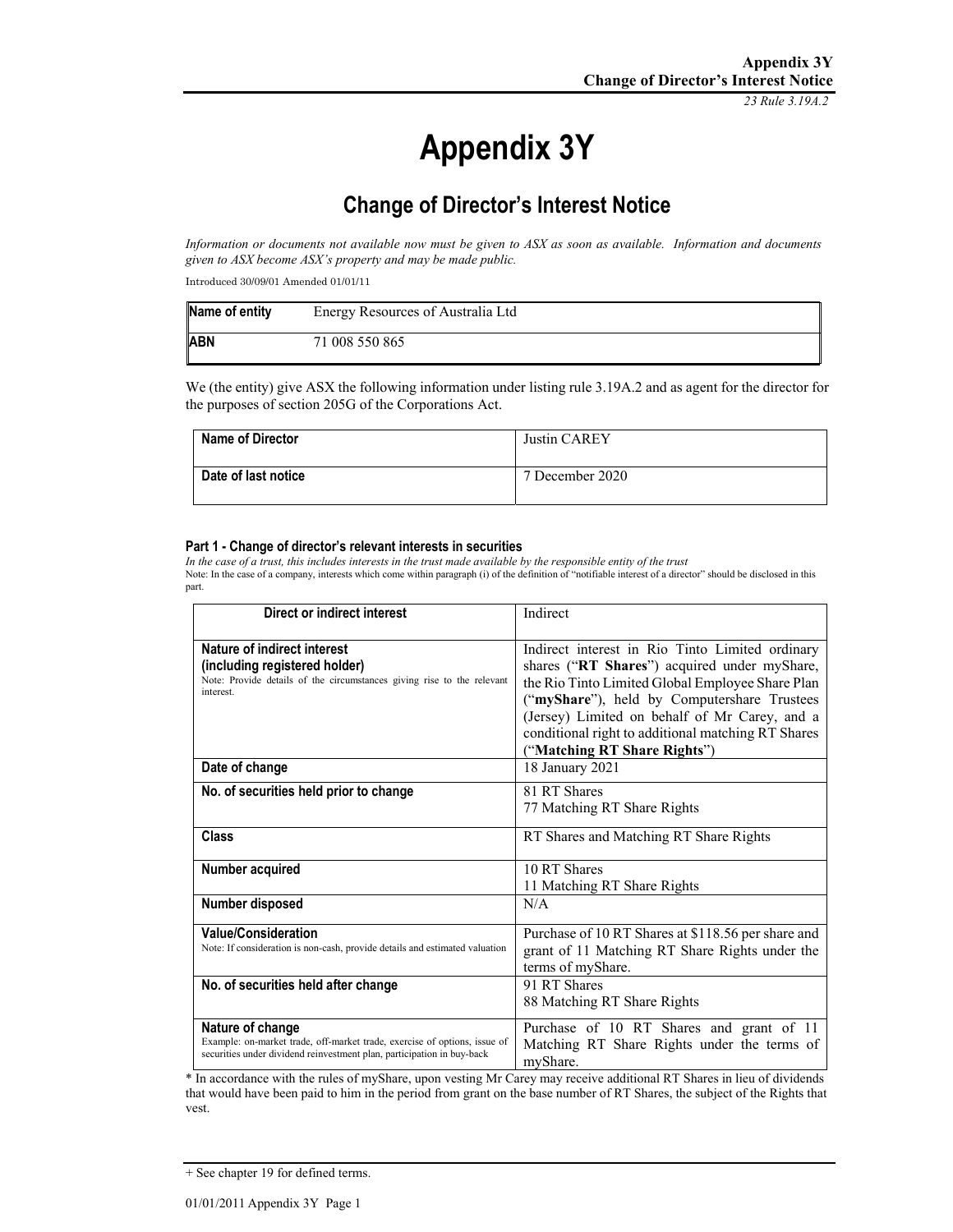| Direct or indirect interest                                                                                                                                             | Indirect                                                                                                                                                                    |
|-------------------------------------------------------------------------------------------------------------------------------------------------------------------------|-----------------------------------------------------------------------------------------------------------------------------------------------------------------------------|
| Nature of indirect interest<br>(including registered holder)<br>Note: Provide details of the circumstances giving rise to the relevant<br>interest.                     | Rio Tinto Limited ordinary shares ("RT Shares")<br>held by Computershare Company Nominees<br>Limited (as nominee for the Vested Share Account<br>on behalf of Justin Carey) |
| Date of change                                                                                                                                                          | N/A                                                                                                                                                                         |
| No. of securities held prior to change                                                                                                                                  | N/A                                                                                                                                                                         |
| Class                                                                                                                                                                   | RT Shares                                                                                                                                                                   |
| Number acquired                                                                                                                                                         | N/A                                                                                                                                                                         |
| Number disposed                                                                                                                                                         | N/A                                                                                                                                                                         |
| <b>Value/Consideration</b><br>Note: If consideration is non-cash, provide details and estimated valuation                                                               | N/A                                                                                                                                                                         |
| No. of securities held after change                                                                                                                                     | 3,190 RT Shares                                                                                                                                                             |
| Nature of change<br>Example: on-market trade, off-market trade, exercise of options, issue of<br>securities under dividend reinvestment plan, participation in buy-back | N/A                                                                                                                                                                         |

| Direct or indirect interest                                                                                                                                             | Direct                                                                                                                                                                                                                 |
|-------------------------------------------------------------------------------------------------------------------------------------------------------------------------|------------------------------------------------------------------------------------------------------------------------------------------------------------------------------------------------------------------------|
| Nature of indirect interest<br>(including registered holder)<br>Note: Provide details of the circumstances giving rise to the relevant<br>interest.                     | N/A                                                                                                                                                                                                                    |
| Date of change                                                                                                                                                          | N/A                                                                                                                                                                                                                    |
| No. of securities held prior to change                                                                                                                                  | $3,642$ rights ("Rights")* to be granted Rio Tinto<br>Limited ordinary shares ("RT Shares") under the<br>Rio Tinto 2018 Equity Incentive Program ("EIP"),<br>being 3,642 Rights as Management Share Awards<br>("MSAs") |
| <b>Class</b>                                                                                                                                                            | MSAs under the EIP                                                                                                                                                                                                     |
| Number acquired                                                                                                                                                         | N/A                                                                                                                                                                                                                    |
| Number disposed                                                                                                                                                         | N/A                                                                                                                                                                                                                    |
| <b>Value/Consideration</b><br>Note: If consideration is non-cash, provide details and estimated valuation                                                               | N/A                                                                                                                                                                                                                    |
| No. of securities held after change                                                                                                                                     | 3,642 Rights, being 3,642 MSAs                                                                                                                                                                                         |
| Nature of change<br>Example: on-market trade, off-market trade, exercise of options, issue of<br>securities under dividend reinvestment plan, participation in buy-back | N/A                                                                                                                                                                                                                    |

\* In accordance with the rules of the EIP, upon vesting Mr Carey may receive additional RT Shares in lieu of dividends that would have been paid to him in the period from grant on the base number of RT Shares, the subject of the Rights that vest.

| Direct or indirect interest                                                                             | Direct |
|---------------------------------------------------------------------------------------------------------|--------|
| Nature of indirect interest                                                                             | N/A    |
| (including registered holder)<br>Note: Provide details of the circumstances giving rise to the relevant |        |
| interest.                                                                                               |        |

<sup>+</sup> See chapter 19 for defined terms.